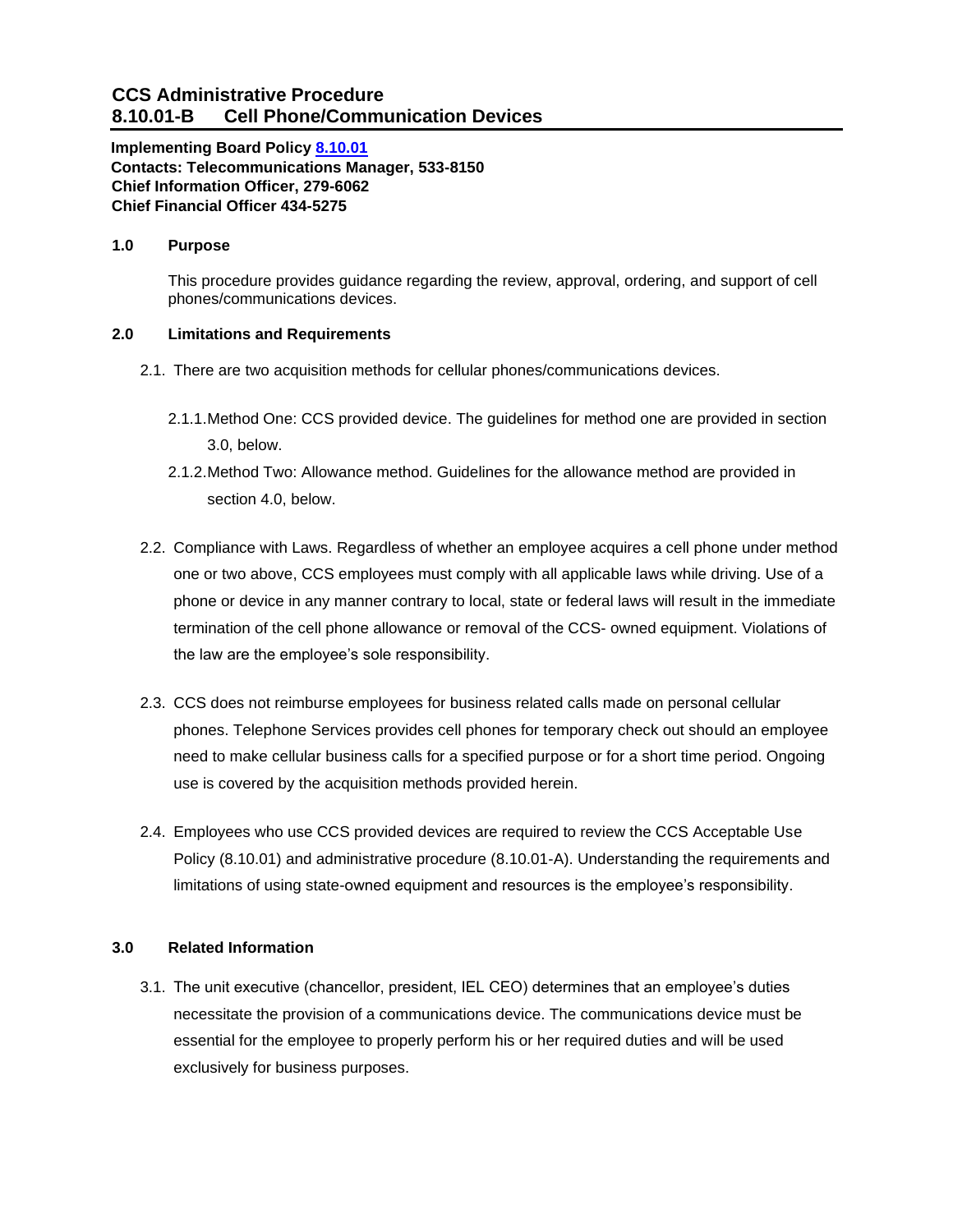- 3.1.1.CCS-owned cellular phones must not be used for personal use except in an emergency situation (RCW 42.52.160). In the event a cellular phone is used to make an emergency personal call, the individual making the call must reimburse CCS.
	- 3.1.1.1. The reimbursement rate for a personal phone call is forty-five cents (45¢) per minute.
	- 3.1.1.2. The reimbursement shall be deposited at the college cashier's office or remitted to the CCS Business Office, MS 1006, prior to the next billing cycle.
	- 3.1.1.3. The reimbursement will be credited to the budget number wherein the personal call was originally charged.
- 3.1.2.Use of CCS-owned equipment is based on the employee's job duties and may be discontinued if the employee's responsibilities change. The employee must return the device to CCS when it is no longer needed and/or the employee ends employment with CCS.
- 3.2. Complete a Telephone Request form. The unit executive approves the assignment of a CCSowned device by signing the campus/district approval section of the form. The appropriate budget number must also be included on the telephone request. Forward the form to Telephone Services, MS 2151.
	- 3.2.1.Cellular telephone requests must include a justification as to why cellular telephone service is more efficient and cost effective than alternate communication devices such as pagers and normal land lines. The costs for the telephone purchase, monthly service charge, airtime, accessories, and maintenance will be paid with departmental funds.
	- 3.2.2.Cellular telephones cost approximately \$30.00 to \$300.00 to purchase, including accessories. There is a monthly service charge for cellular service; the amount of the charge depends on the particular utilization plan. Airtime charges vary depending on the plan. All plans have some free minutes included (180 to 500 minutes per month). **Airtime charges apply to both incoming and outgoing calls.**
- 3.3. Cellular telephones will not be used when regular land line telephones are available. Cellular telephones should not be used for routine calls; they should be used for calls requiring an immediate response.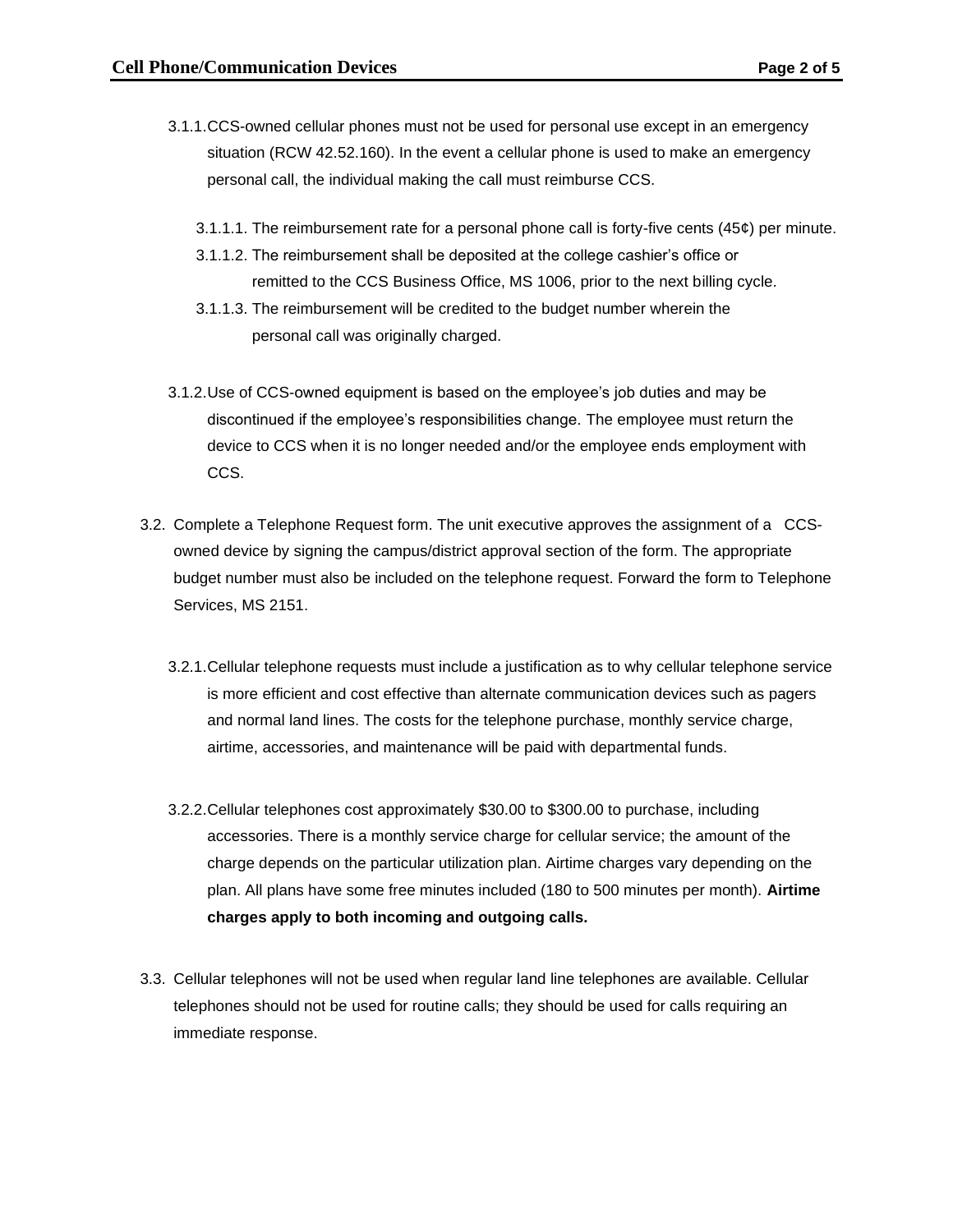- 3.4. Employees are responsible for the safekeeping, care, and custody of the communications device assigned to them. Cellular phones may not be transferred to any other individual. (If the position no longer necessitates a CCS-owned device, the device should be returned to Telephone Services). The employee must report lost, stolen or suspected fraudulent use of the assigned device immediately to Telephone Services, MS 2151, 533-8150, and to the Spokane Police (Crime Check) as soon as possible. The Spokane Police report number must be provided to Telephone Services.
- **3.5.** Call records are public records and as such are subject to disclosure. Further, records are subject to audit. **It is the responsibility of the employee to maintain detailed records of phone use in order to substantiate business use of CCS-owned devices.**
- 3.6. CCS reserves the right to terminate CCS-provided devices at any time. CCS also reserves the right to switch to the Allowance Method.
- **3.7.** Telephone Services offers on-line access to cell phone records. The unit executive shall ensure CCS assigned records are periodically reviewed to ensure appropriate use of such devices. Contact the Telecommunications Manager at 533-8150, for assistance with on-line access to cell phone records.

#### **4.0 Method Two: Allowance Method**

- 4.1. CCS recognizes that communication devices can enhance the job performance of certain employees. Because IRS substantiation requirements on "listed property," are time-consuming and administratively costly, eligible employees may receive a taxable allowance/stipend for using a personal cell phone or device for business purposes. Designated employees whose positions require the frequent need for a communications device may receive a taxable allowance/stipend to help cover the incremental business related costs associated with owning the device.
- 4.2. The unit executive determines eligibility for the allowance. The amount of the monthly allowance is set annually by the CCS Cabinet. Once authorized by the unit executive, the allowance will be paid semi-monthly as part of the employee's regular paycheck.
	- 4.2.1.The allowance will be charged to the employee's respective departmental account.
	- 4.2.2.The allowance is taxable income. Therefore, the employee will be taxed in accordance with IRS regulations. Payment of such taxes is the responsibility of the employee. The allowance is supplemental pay and is not part of the employee's base pay.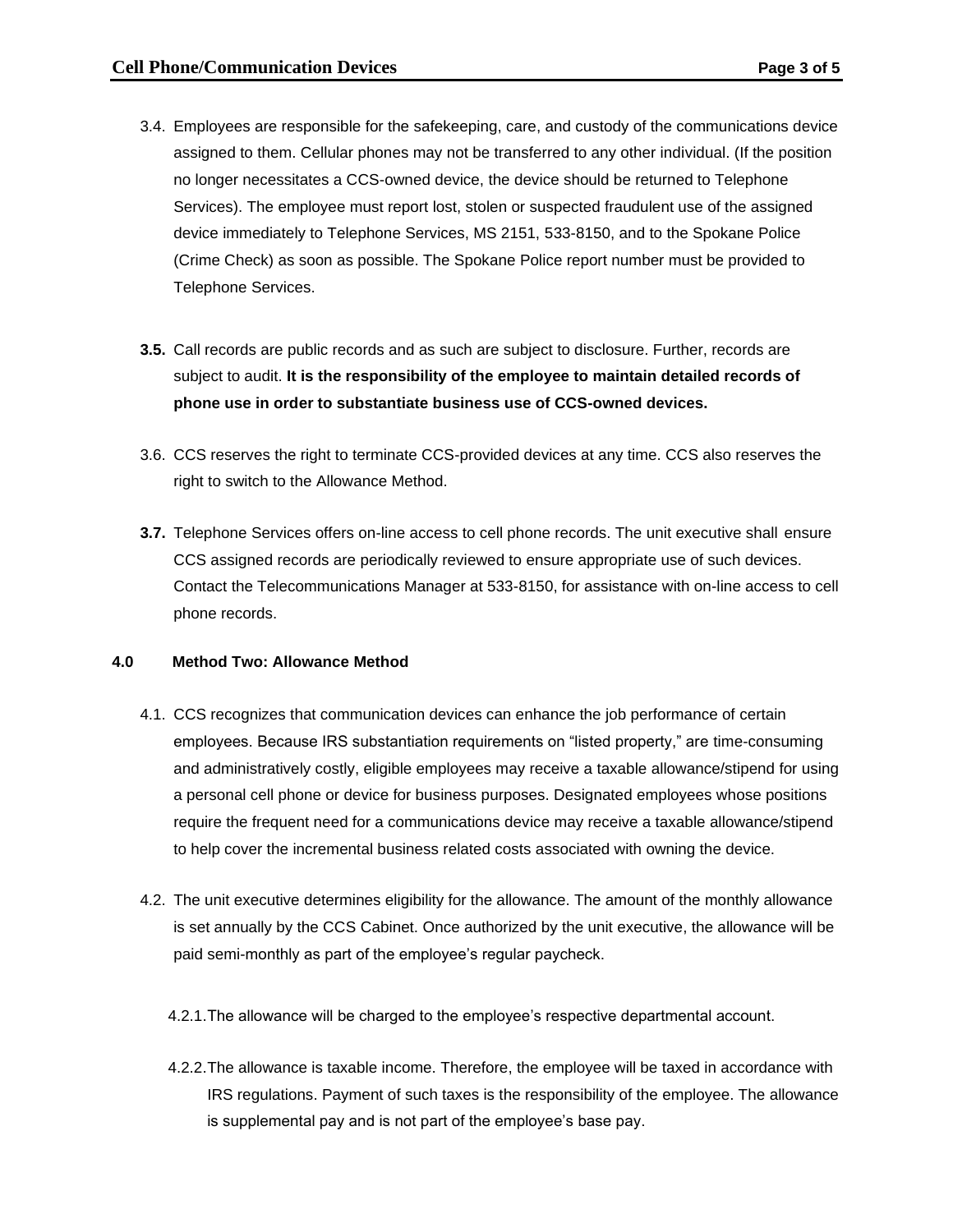- 4.2.3.No documentation requirements exist with this method; therefore, the employee is not required to substantiate between personal and business use.
- 4.3. Equipment used by the employee under the Allowance Method is the property of the employee. Further, contractual details and arrangements with the communications provider are the responsibility of the employee, not CCS. Under no circumstances will CCS be responsible for personal cellular phone/communications contractual agreements.
	- 4.3.1.There are no restrictions on the use of said equipment because the equipment is the personal property of the employee.
	- 4.3.2.Disclosure of records: use of personal equipment for state business purposes may require the employee to disclose call records and other state business information which is contained on personal devices such as cell phones and computers. For example, email records related to state business which are contained on personal devices are subject to public disclosure and discovery requests.
- 4.4. Support for connection of a personal communication device to CCS network resources will be consistent with Administrative Procedure 8.10.01-C – IT Support for Privately Owned Equipment.

#### **5.0 Allowance Administration**

- 5.1. The unit executive should use his/her knowledge of the employee's duties to determine eligibility for an allowance. Budget implications should also factor into the decision. All allowances must be covered by the department's budget including applicable employer payroll taxes. An annual review should be performed by each executive to determine continuation of allowances.
- 5.2. CCS reserves the right to discontinue an employee's allowance if there is insufficient budget to meet the cost of authorized allowances or if an employee's duties no longer warrant an allowance. An Employee Action Notice (EAN) must be submitted to the Human Resources Office to discontinue the employee allowance.
- 5.3. CCS Cabinet will establish the maximum monthly allowance annually. Changes to the amount will take effect on July 1 following the approved change. As of July 1, 2009, the monthly allowance is \$30.00 to help cover the incremental business-related costs associated with owning the device.